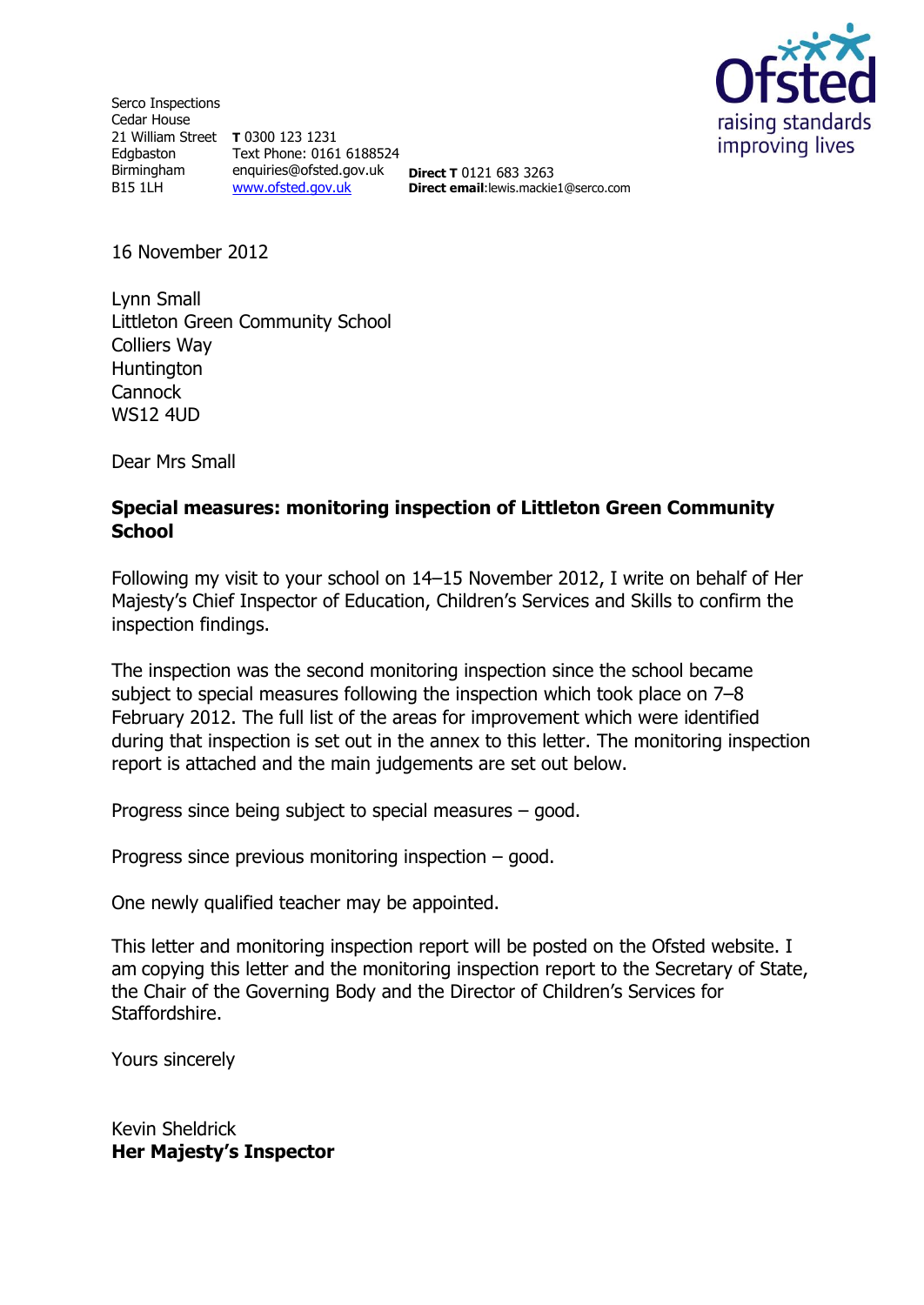

# **Annex**

## **The areas for improvement identified during the inspection which took place in February 2012**

- Accelerate pupils' progress and their attainment in English and mathematics by: improving their oral skills in explaining what they are learning in lessons and how well they think they have done
	- increasing the application of calculation skills in all their mathematical work and in other subjects
	- reinforcing their comprehension skills in reading fiction and non-fiction texts.
- $\blacksquare$  Raise the quality of teaching so that it is good or better by January 2013 by:
	- strengthening teachers' subject knowledge in mathematics
	- extending pupils' prior knowledge and skills through challenging tasks that  $\frac{1}{2}$ match the needs of all pupils and help accelerate their progress over time
	- eliminating unnecessary repetition of what pupils already know and can do
	- improving the deployment of teaching assistants so that they make a more effective contribution to pupils' learning and progress.
- **IMPROVE PUPILE** Improve pupils' behaviour around the school by:
	- promoting respect for each other, all adults and the environment
	- teaching pupils how to make a positive contribution to the school's  $\overline{\phantom{0}}$ management of behaviour
	- reviewing the effectiveness of current strategies for managing pupils' behaviour.
- Bring rigour and accuracy to the school's self-evaluation by:
	- focusing on evaluating the impact of teaching on pupils' learning and progress during lesson observations and in the scrutiny of their written work
	- sharpening the monitoring and evaluation skills of leaders at all levels.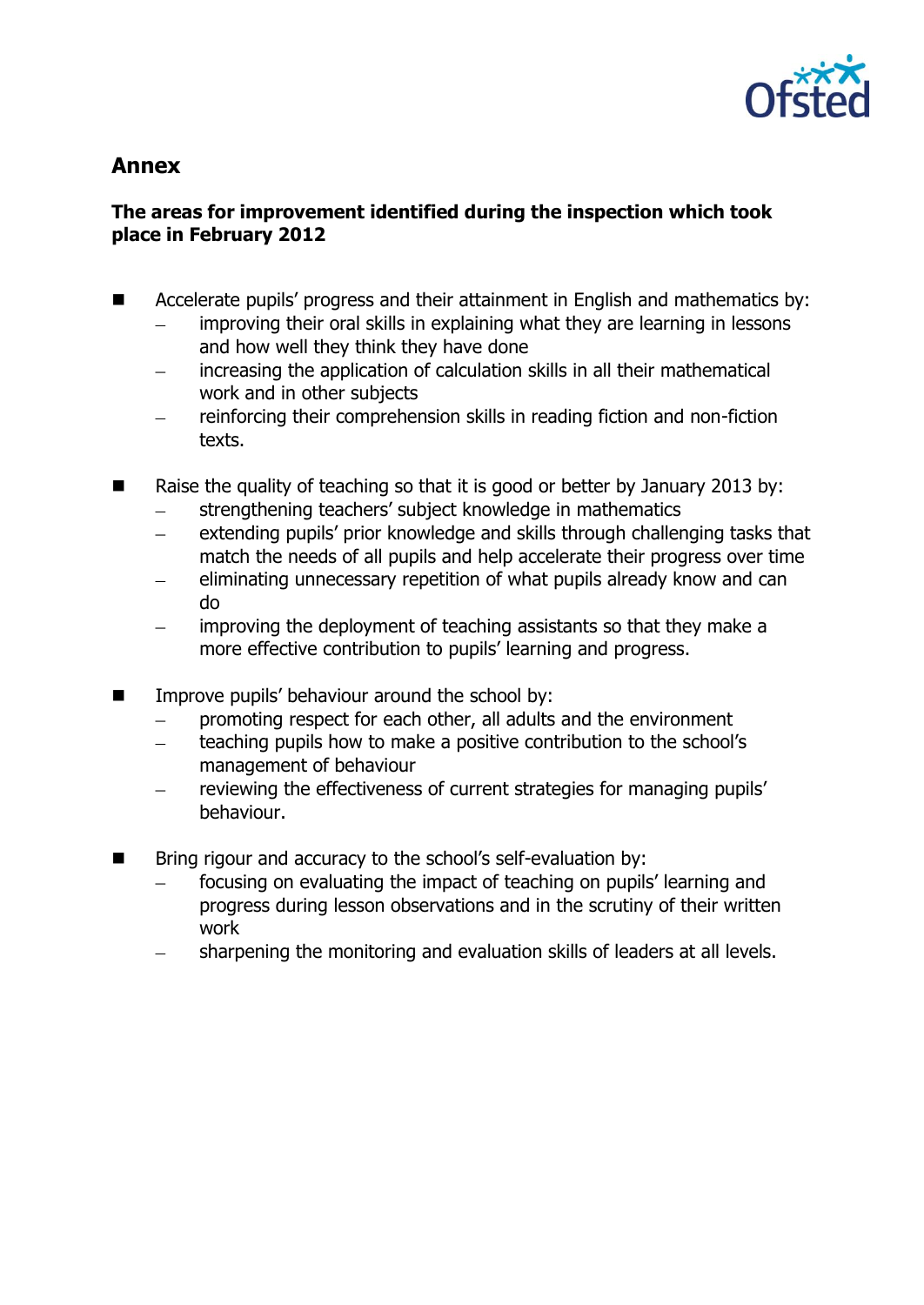

# **Special measures: monitoring of Littleton Green Community School**

## **Report from the second monitoring inspection on 14–15 November 2012**

### **Evidence**

The inspector observed the school's work, looked closely at documents, and spoke to staff and pupils. He also met with governors, a representative from the local authority, and the headteacher of the partner school.

# **Context**

Since the last monitoring visit two teachers have left and have been replaced. One of the new teachers has responsibility for literacy across the school. Seven new governors have joined, including a new Chair and Vice Chair. Pupils are now taught in ability groups in English and mathematics.

## **Achievement of pupils at the school**

The 2012 unvalidated Year 6 national test results and Year 2 assessments indicate a small rise in attainment, particularly in Key Stage 2, but it remains below average. Improvement is stronger in mathematics that in English. The proportion of pupils who reached the higher National Curriculum levels was well below average in both key stages. Attainment at the end of the Early Years Foundation Stage was disappointing. However, since then there has been significant evidence of improvement as teachers are setting more demanding work, particularly in phonics (the sounds that letters make) and for more-able pupils.

Pupils are making much better progress in lessons as a result of the improvements made to teaching. The improvement is greatest in mathematics because teachers are more confident about teaching this subject and are giving pupils more opportunities to apply their mathematical thinking. Standards in lessons and the school's information about pupils' progress show that the improvement is most evident at Key Stage 2. Improvement elsewhere varies in line with the quality of teaching. The school has sensibly reorganised the Year 5 class so pupils are taught in two smaller groups.

Disabled pupils and those who have special educational needs are making much faster progress, largely because of much better help and guidance from teaching assistants. The school has introduced a range of strategies to improve standards in reading. Pupils say they are reading a lot more, thanks to the teachers making comments much more frequently in reading records and easier access to the library.

Progress since the last monitoring inspection:

 accelerate pupils' progress and their attainment in English and mathematics – good.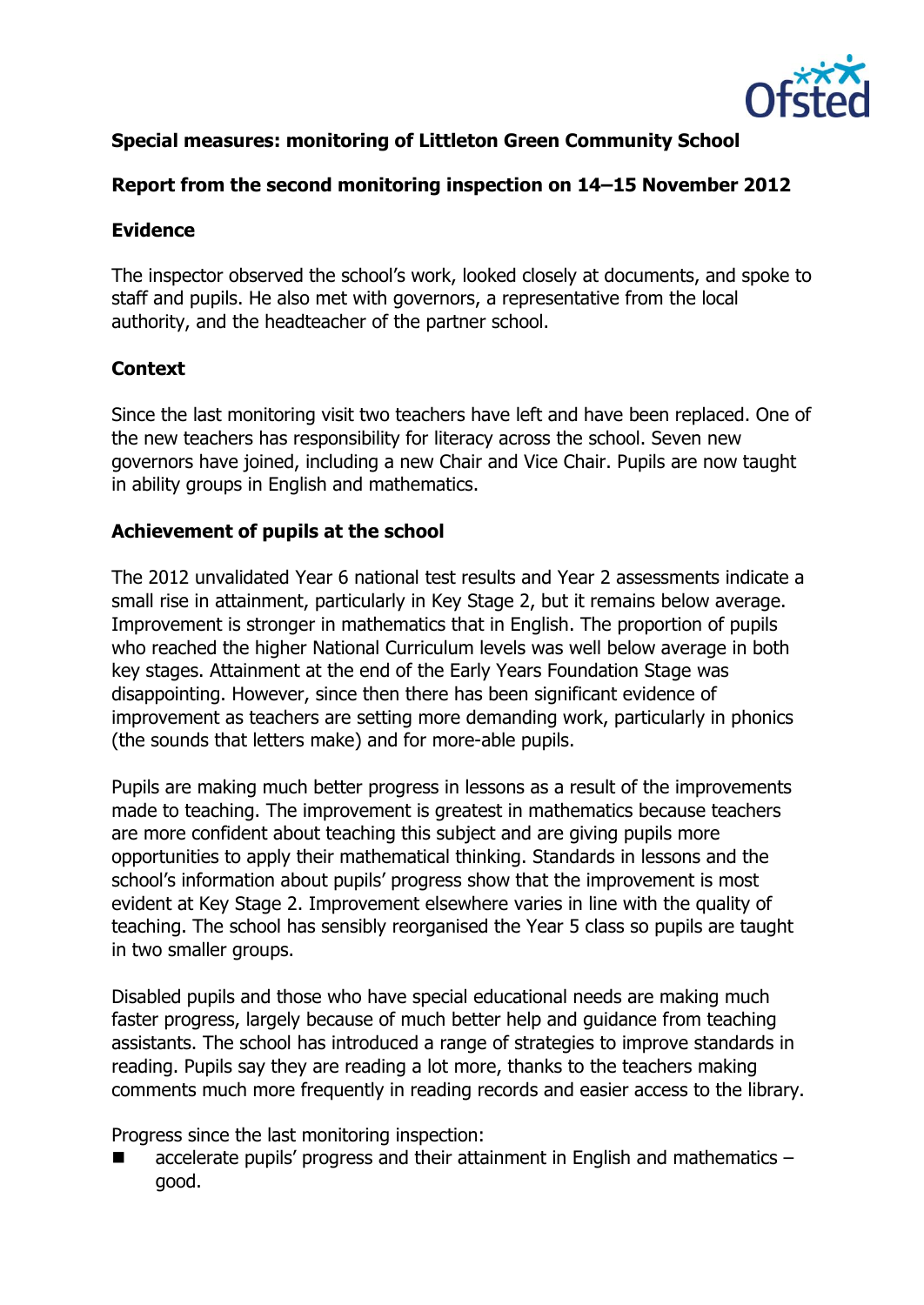

# **The quality of teaching**

More teaching is now good or better. Teachers' questions take more account of pupils' previous learning. Pupils are thinking more deeply about responses because they have more opportunities to discuss them with their classmates. For instance, Year 3 pupils really enjoyed discussing whether items were good value when sold in an alien's currency of 'Zounds'. In a few lessons teachers still rely on volunteers to answer questions, and other pupils sometimes lose their concentration.

Teachers now plan lessons more consistently, particularly in the way they share lesson aims with pupils. The work set for different ability groups is usually at the right level. A particularly effective strategy is the use of 'gap tests' so pupils can work on the aspects of mathematics they struggle with most. Year 6 pupils get the chance to teach each other, and this is helping to develop their communication skills. A growing proportion of teaching is outstanding. In some of the best lessons pupils were encouraged to choose the level of challenge. Some teachers are using competition very well. For instance, in a Year 1 lesson the teacher used a puppet to maintain pupils' interest in the letter sounds that were being blended, and in the work that followed one group learned very rapidly because they were competing with each other to identify the most sounds.

Teachers are using a wider range of resources in mathematics, and are planning more interesting mathematical investigations. For instance, pupils enjoyed working on the properties of shapes in their design and technology topic, 'Building a rocket'. The 'two stars and wish' feedback strategy is making pupils more aware of what they need to do to reach their targets. Pupils in some classes are now involved in assessing their own progress, although the success criteria are not always helpful. Parents appreciate that homework is now given to older pupils more regularly.

Information and communication technology is now used more to support and enhance learning, although pupils do not use it enough to present their work to others in the class. Teaching assistants are taking much greater responsibility. For instance, one in Year 3 led a review of learning at the end of the lesson.

In the Early Years Foundation Stage, children learn particularly well in teacher-led activities such as the short, sharp daily sessions on letters and sounds. However, in the reception classes they do not have enough opportunities to learn through activities they choose for themselves, especially outdoors. Parents say they now get more regular and detailed information, particularly about what is happening in the nursery.

Progress since the last monitoring inspection:

 raise the quality of teaching so that it is good or better by January 2013 – good.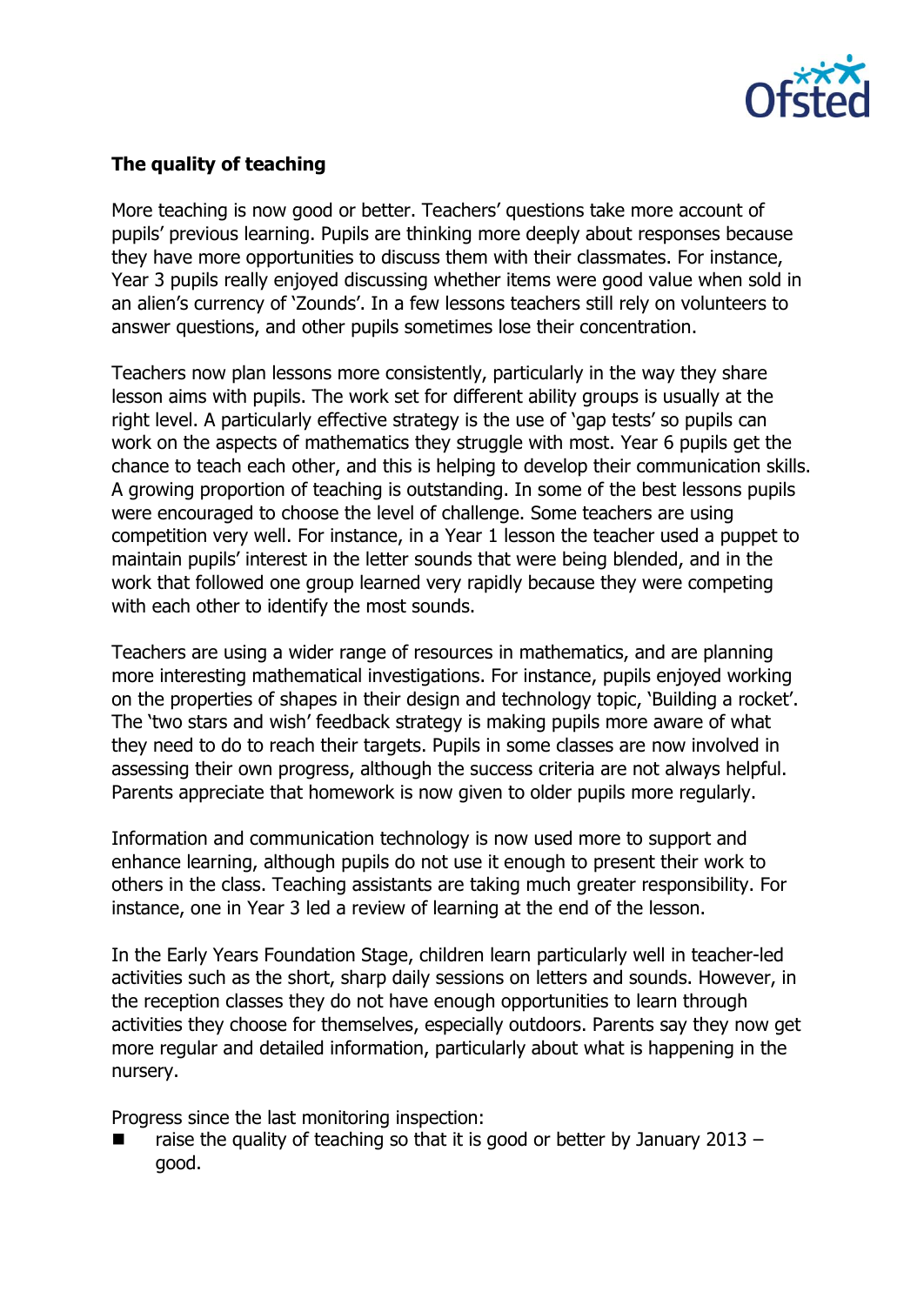

### **Behaviour and safety of pupils**

The school has successfully tackled all of the behaviour issues raised at the February inspection. It is now much better at teaching pupils a positive set of values. Older pupils really value their roles as 'peer mentors', and gave many of examples of how they had helped younger pupils. Inappropriate behaviour is well managed, particularly in lessons, so it rarely interferes with learning. The school has improved attendance. There is virtually no difference in the attendance levels of pupils known to be eligible for the pupil premium and other groups.

Pupils really value the rewards they receive, to the extent that some pupils and parents are a little concerned about how fairly these are allocated, particularly by lunchtime assistants. Despite this slight glitch behaviour continues to improve strongly as pupils are becoming much more engrossed in their learning.

Progress since the last monitoring inspection:

improve pupils' behaviour around the school – good.

#### **The quality of leadership in and management of the school**

Leaders are spreading the good practice that exists in teaching. They are more regularly and accurately assessing pupils' progress, and linking the results to lesson observations. Underperformance has been tackled and leaders are making sure that staff morale remains high. Staff are enthusiastic and committed to further improving teaching. The teachers who have joined since September have had a positive impact on the overall quality of teaching.

Performance targets for staff, including the headteacher, are now much more closely related to pupils' achievement. The governing body has a much greater awareness of how to hold senior leaders to account. It is setting much more challenging targets for the headteacher, and insisting that plans are amended so it can more easily check progress. The school has appropriate plans to use its recently increased pupil premium funding to improve achievement for eligible pupils, particularly in English.

Subject leaders are becoming more confident, particularly those responsible for English and mathematics. They have not yet ensured that teaching is consistently good, particularly in Key Stage 1. Leaders are aware that the Early Years Foundation Stage environment is limiting pupils' experiences, particularly outside the classroom. The improvements made to subject leadership and governance are increasing the school's capacity to improve.

Progress since the last monitoring inspection:

bring rigour and accuracy to the school's self-evaluation – good.